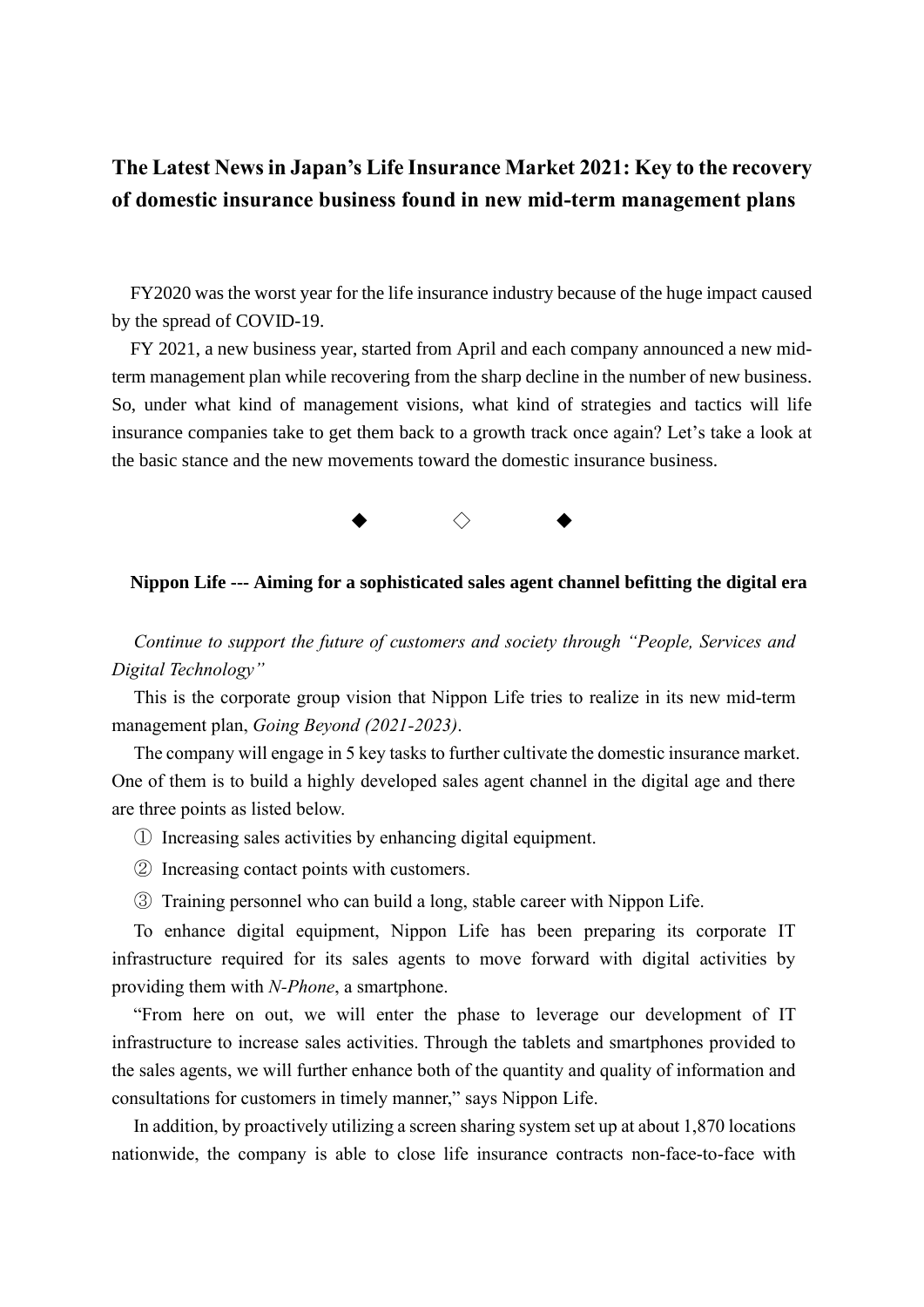customers. Building a new type of sales activities for the next three years by flexibly combining conventional sales visits and non-face-to-face activities, Nippon Life aims to increase sales activities of its agents.

To increase contact points with customers, opportunities for information provision through online will be enhanced. A wider range of seminars such as custom-made seminars on corporate benefits for its corporate clients or large-scale seminars will be prepared to attract more customers. The seminars held in January 2021 recorded a total of 50,000 viewers.

Nippon Life is also preparing to launch a Small-amount and Short-term Insurance Company to tap into a new distribution channel. A preparatory company with a capital of JPY 600 million was established in April 2021.

It targets young people such as Generation Z which Nippon Life group companies haven't covered enough yet.

Sharing customer data throughout the Nippon Life Group with an optimal timing to bring out customers potential needs, the group tries to expand its customer base.

"We would like to increase the number of new customers by establishing a system to propose unique insurance products, both life and general, within the group in a timely manner," said Nippon Life. As a side note, it will take more than a year for the new company to start actual operation.

## **Dai-ichi Life --- Providing 4 experiential values through customer experience design strategy**

Dai-ichi Life Holdings announced its mid-term management plan, *Re-connect 2023* (FY2021-2023) in March.

This three-year-period is positioned as the period to challenge transformation with resolute determination to secure a base for sustainable growth.

Concerning the domestic business, customer contact points will be reviewed radically. In particular, Dai-ichi Life will provide four experiential values through its customer experience (CX) design strategy by returning to the basics of customer-oriented marketing from the one with the perspective of product and/or channel supplier.

Each of the four experiential values is shown below:

①Protection: Enhancing products, underwriting and related services to satisfy today's diversified lifestyle and protection needs of customers and providing them to customers in timely manner.

②Asset formation/Succession: Developing products, consulting and other related services for asset formation and succession by taking advantages of the group.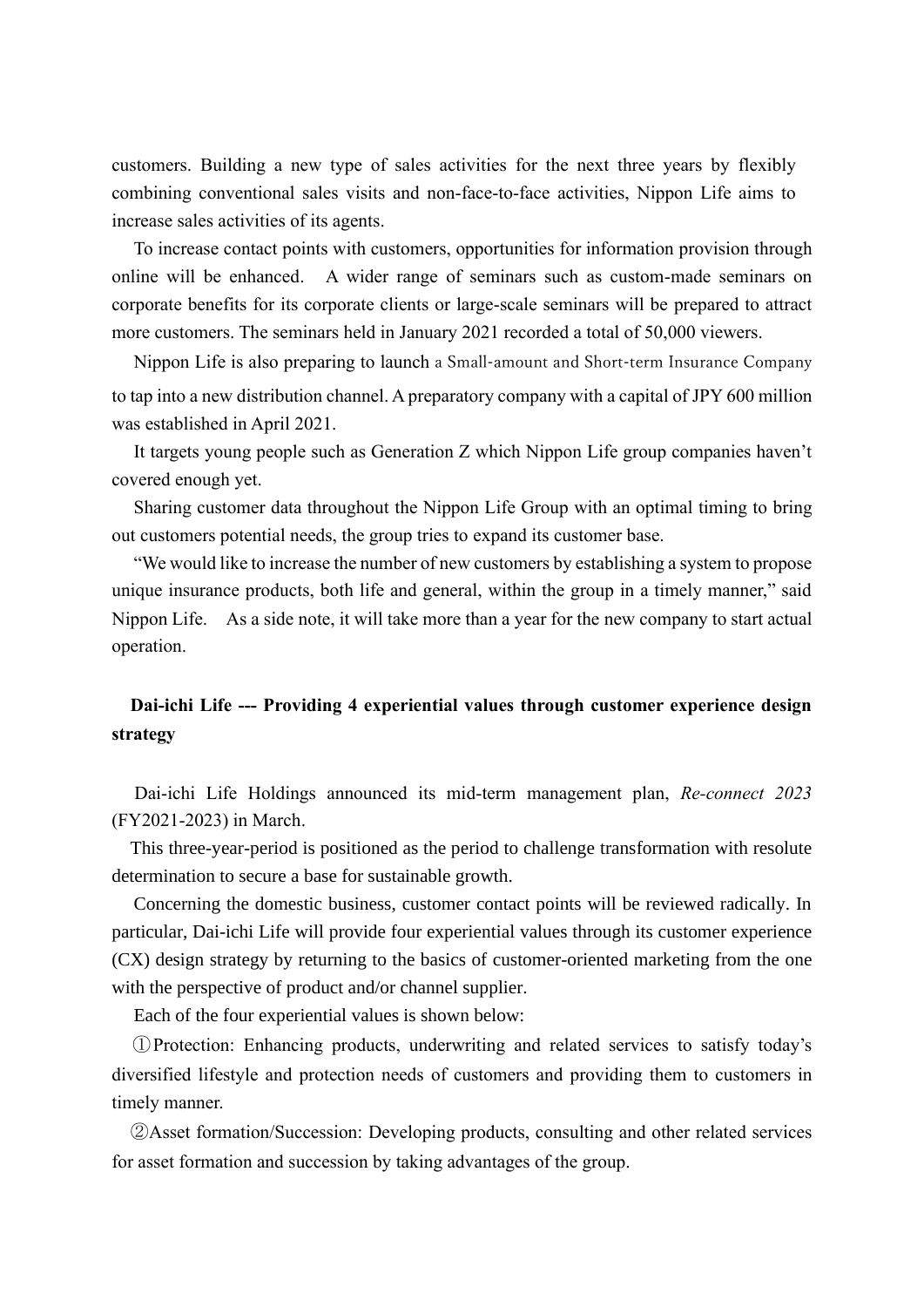③Health/Medical field: Challenging to the field of disease prevention and pre-symptomatic state based on the affinity to life insurance business.

④ Connection/Ties: Creating new contact points with policyholders and insurance enrollment opportunities through business tie-ups with external business partners.

By offering these four experiential values at a perfect timing and through an optimal channel, Dai-ichi Life aims to reach 10 million policyholders (9 million policyholders as of March 2020) and a top-level NPS in the industry.

NPS or Net Promoter Score measures the likelihood of recommendation of something to acquaintances or friends, and is a step further than customer satisfaction score. Dai-ichi Life adopted NPS as an important indicator in its new mid-term management plan.

As for a new movement of experiential value in a protection field, Dai-ichi Life and Daiichi Smart Small-amount and Short-term Insurance Company together have launched a new product brand, *Digiho*. Its brand concept is "insurance to take a step forward" and main targets are Millenials and Generation Z. An insurance product for specific infectious diseases was released on April 9 as the brand's first product.

Dai-ichi Smart Small-amount and Short-term Insurance Company underwrites the product. The term of insurance is 3 months and a premium is a flat rate of JPY980. It adopts a dynamic pricing strategy and a premium is set at the first day of every month based on the state of novel coronavirus infection. JPY980 would be charged to policyholders enrolled in this April. The benefit amount is JPY100,000.

Through the collaboration with a wide range of business partners such as freelance communities and staffing services, Dai-ichi Life plans to actively promote *Digiho*, saying "New CX will be created by having our business partners utilize insurance as part of their subscription services."

Regarding the sales agent system, agent recruitment and evaluation system will be drastically reformed so that it can evolve into a high efficiency sales channel that can deliver a high CX based on extensive knowledge.

As for the agent evaluation system, the system for qualification and salary will be reviewed and more weight will be placed on the indicators related to customer satisfaction. Selection criteria and process for recruitment will be stricter and the number of new hires for FY2021 will be reduced to 70% of the previous year's level.

For the consulting, customer contact points will be expanded through CX design system, the use of digital tools will be also expanded, and cash-flaws and non-daily risks will be visualized by updating life plan design [tools to customers].

Through these efforts, an individual efficiency of sales agents [revenue per sales agent] will be expected to catch up the pre-COVID-19 level by FY 2023, the final year of its mid-term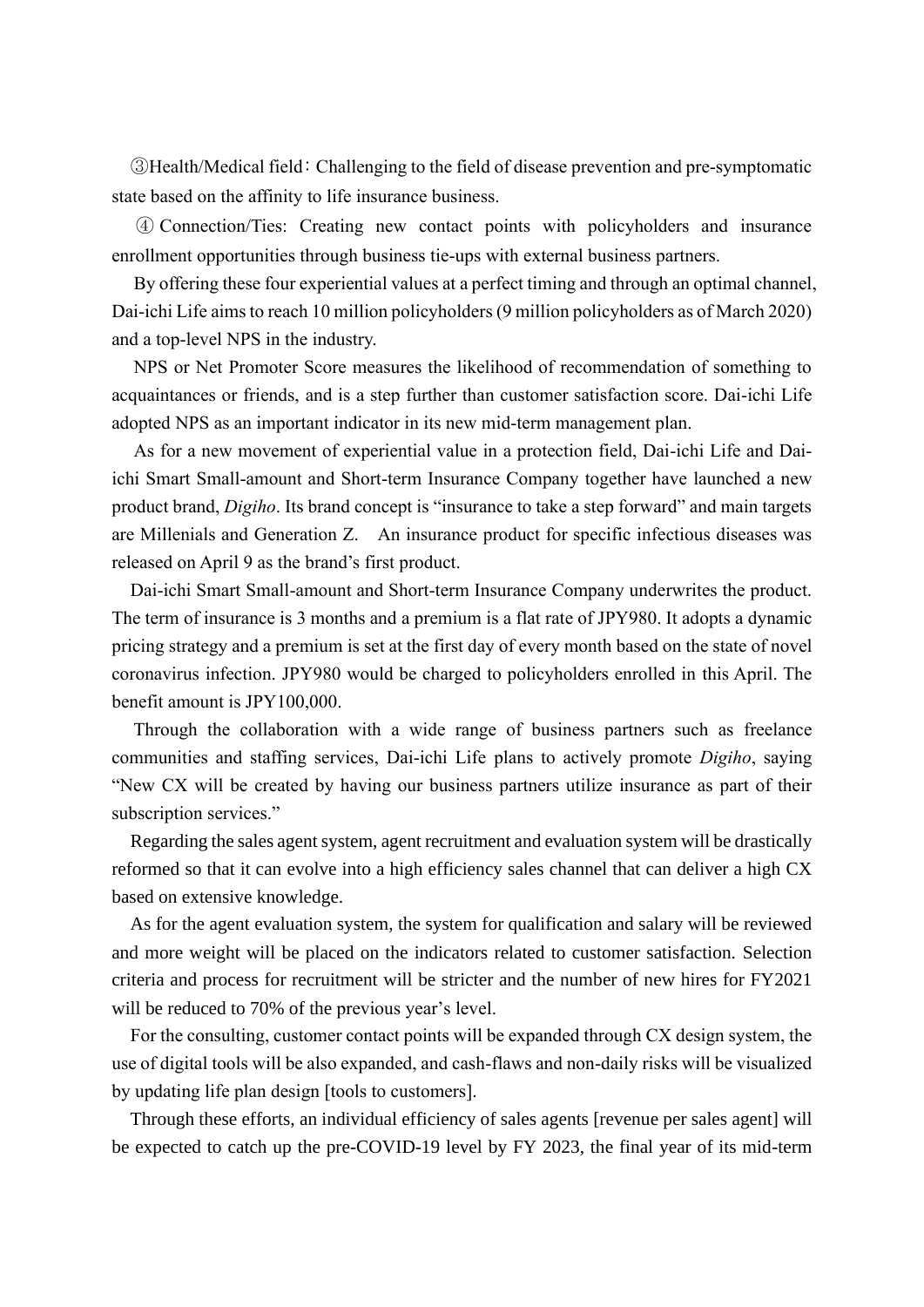management plan, and the goal for FY2026 is set as more than 20% increase of the pre-COVID-19 level.

Dai-ichi Life affirms that the company emphasizes quality over quantity, allowing a temporary decline in premium income, since the next three years will be a transition period toward a sustainable growth.

## **Meiji Yasuda Life --- Promoting 4 major transformation and shifting to a next generation sales channel**

*The most accessible, industry-leading life insurer capable of "Wellness for People, Vitality for Communities"* --- Meiji Yasuda Life announced its 10-year plan, *MY Mutual Way 2030*, in May 2020. The above statement is presented in the plan as its corporate vison in ten years.

The three years from FY2020 to 2022 were originally positioned as the period to secure the growth path for the realization of the company's ideal image in 10 years and positioned as *MY Mutual Way Phase I*. However, Meiji Yasuda Life pushed its FY2020 forward with the single year management plan, *Special After-Sales Service Program*"*Always by Your Side!"* because of the significant change in the business environment caused by the spread of novel coronavirus infection

In response to this change, *MY Mutual Way Phase I* was postponed by a year and would be implemented for the three years from FY2021 to 2023.

A centerpiece of *MY Mutual Way Phase I* lies in the promotion of the four major reforms. Under these four major reforms, systems and corporate infrastructure will be developed for the phase shift to the realization of its ideal in 10 years. The reform targets to ① Sales/Services, ② Core functions/Administrative Services, ③ Asset management, and ④ Mutual management.

Transition to the next-generation sales channel is emphasized for the reform of Sales/Services.

According to Meiji Yasuda Life, it would like to s*upport QOL improvements by fulfilling new duties, such as contributions to local communities and high standards of support for customer health promotion, and position advisors continually chosen by customers as role models*. The establishment of new sales activity model and sales infrastructure through the combination of face-to-face and non-face-to-face is also included in the reform plan.

As for the reform of Core functions/Administrative services, a revision of digitalization and operational rules will be carried forward. Further sophistication/optimization of administrative operation at the head office will be promoted by drastically streamlining operations and reducing human jobs. By so doing, 40% each of administrative workloads for individual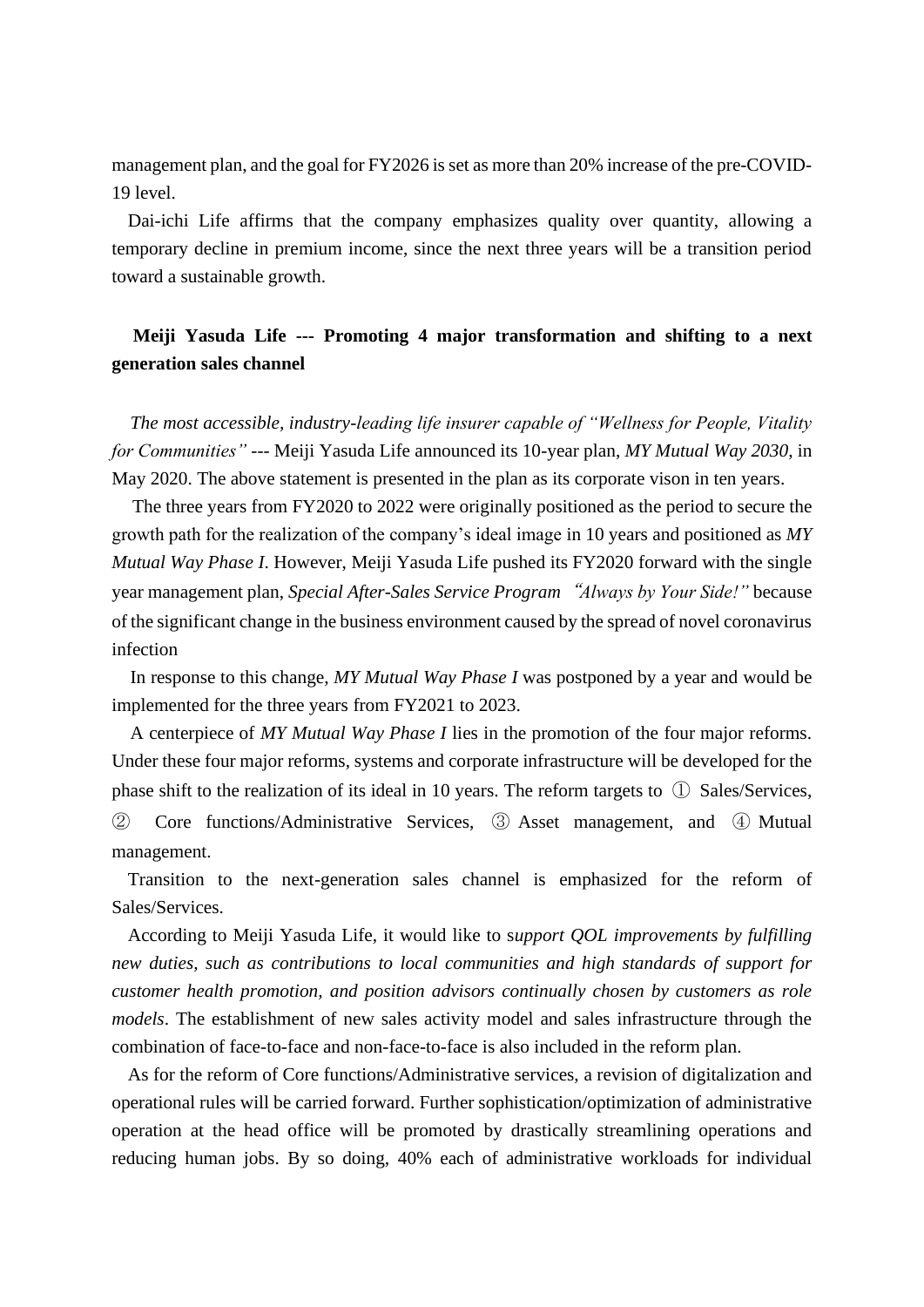insurance and for group insurance will be reduced.

In April, Meiji Yasuda established a new visiting service channel with 2,000 personnel.

The result that the company has successfully reduced the workload of routine administrative operations at branch and sales offices by promoting cashless and paperless led to the establishment of a new channel. Through this channel Meiji Yasuda will offer personalized after-sales follow-up services for each customer by providing a precise and polite support with technical knowledge on administrative work and high-value-added services face to face.

### **Sumitomo Life --- Accelerating sales performance of** *Vitality* **after a 3-to-4-year period to increase product awareness**

*To be an "indispensable" insurance company for society* --- Sumitomo Life announced its new three-year management plan, *Sumitomo Life Medium-Term Business Plan 2022* in March 2020; however, due to the impact of COVID-19, a part of the plan was revised and the new mid-term management plan was announced on September 30.

As a few reasons for revising the plan, Sumitomo Life pointed out the persisting situation where the strength of face-to-face sales can't reach its full potential while providing customers with insurance, and the increasing needs for non-face-to-face communication, and the rise in health consciousness considering the new normal era.

Sumitomo Life's direction of the action toward the new normal era is as follows.

①Through integrating traditional unique human value with digital technology, providing services accommodating each customer's situation, condition, and preferences.

②Improving Vitality in order to further support customers' health promoting activities.

③In addition to ensuring the safety of sales agents, improving working environment to facilitate a highly productive work style regardless of time and place.

④Shifting resources by reducing a significant amount of existing operations in preparation for a transformation of the business model.

*Vitality* was introduced to the market in July 2018. A health promotion multiplier rider is applied to existing insurance policies. Although its sales target is 5 million policies in 10 years, there are still only a little over 500,000 policies sold.

"Japan is the 19th country to launch *Vitality*, and when we look at some of the advanced examples, sales picked up the pace considerably with 3 to 4 years of building recognition period. Generally speaking, life insurance products are said to have a product life of 2 years or so before sales going into a stall. However, as opposed to the trend so far, the sales of Vitality further accelerated in the third year," said Sumitomo Life.

Vitality have been sold so far as an insurance program with a concept of health promotion;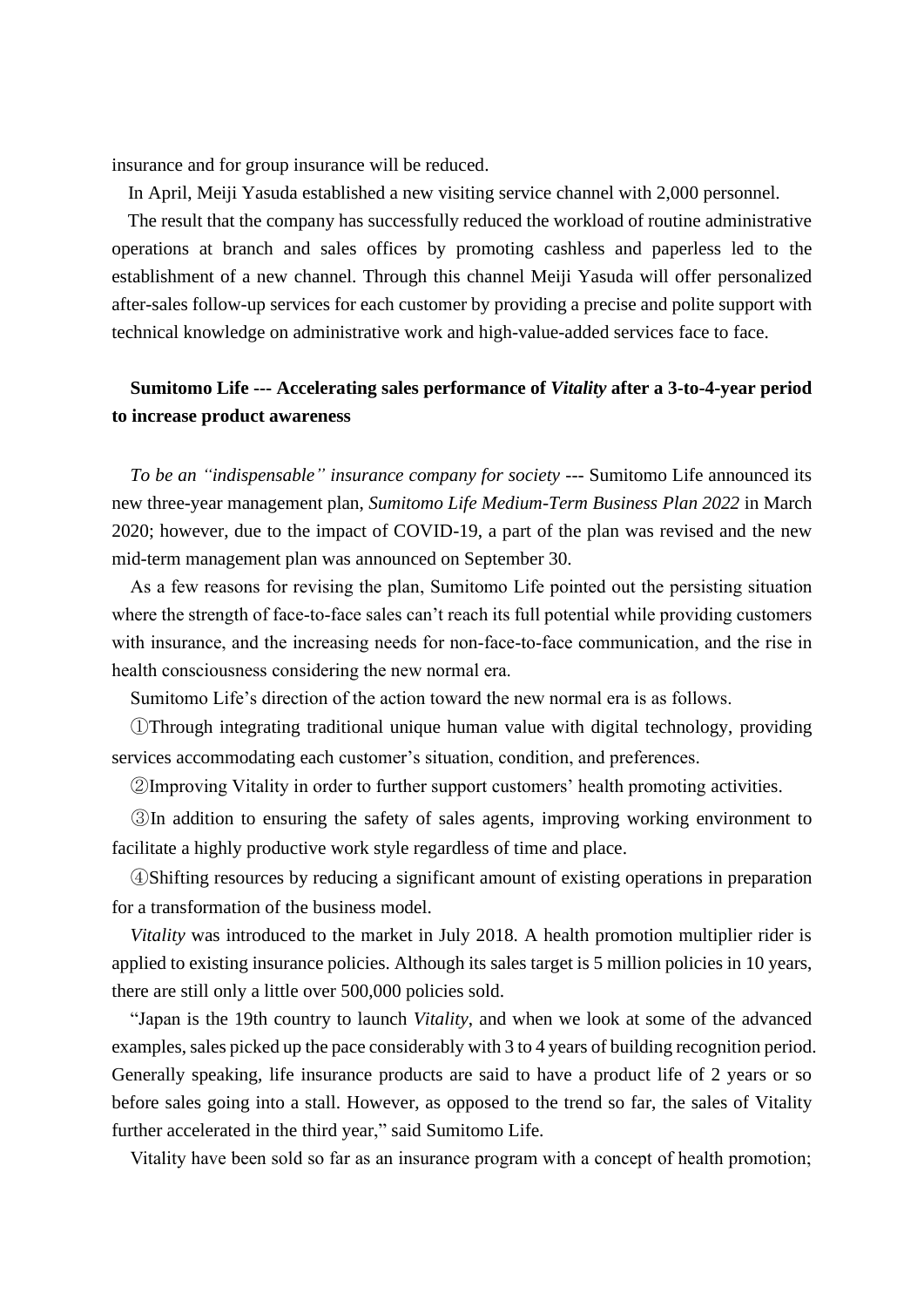however, as a new attempt, it has started to be promoted "Insurance" and "Program" separately. According to the new sales scheme, let potential customers try a health promotion program first, and then lead them to enroll insurance. While it is implemented in the Tokyo metropolitan area, the result turned out to be unexpectedly effective.

PoC of *Insurance Mobility* has begun as a cultivation of new customer contact points. *Insurance Mobility* is a customized truck with an insurance consulting counter. The concept of PoC is *Insurance hits the street* and it is scheduled to be opened at four locations in Tokyo starting from March and ending in May.

Izumi Life Designers, a subsidiary of Sumitomo Life provides a variety of programs that increase health awareness, and gives a brief introduction of life insurance products to visitors who appear to become interested in insurance.

In addition, for those who want more detailed explanations, Hoken Hyakka, an insurance shop chain Izumi Life designer operates at 85 locations nationwide, or online consulting will be introduced.

Sumitomo Life says "To safely provide with a new insurance experience in the new normal era and post corona era, we'd like to make the most of *Insurance Mobility*."



So far, we have looked at overviews of mid-term management plans for domestic business. How about new business? How do these insurance companies view their new business performance in future?

It is expected that although there are certain activity constraints in face-to-face sales, efficiency of sales activities will further advance as non-face-to-face activities utilizing digital tools take root.

"Taking pros and cons into consideration, it may be unfeasible to get new business performance back to the level of pre COVID-19 era in FY2021. However, we try our best to recover and then exceed the level of 2019 in FY2022," ---this is the common view among insurance companies.

Looking over the next three years, in addition to the COVID-19 pandemic, it is expected that changes affect life insurance business, such as a prolonged ultra-low interest rate, a more intensified focus on customers, an advancement of super aged society, depopulation, an advancement of digital technology, an advancement of preventive healthcare technology, and an international capital regulation will progress further.

It is no longer a time for anyone to manage a company just by following prearranged, exiting plan against the background of a stable business environment. Under the enthusiasm that they